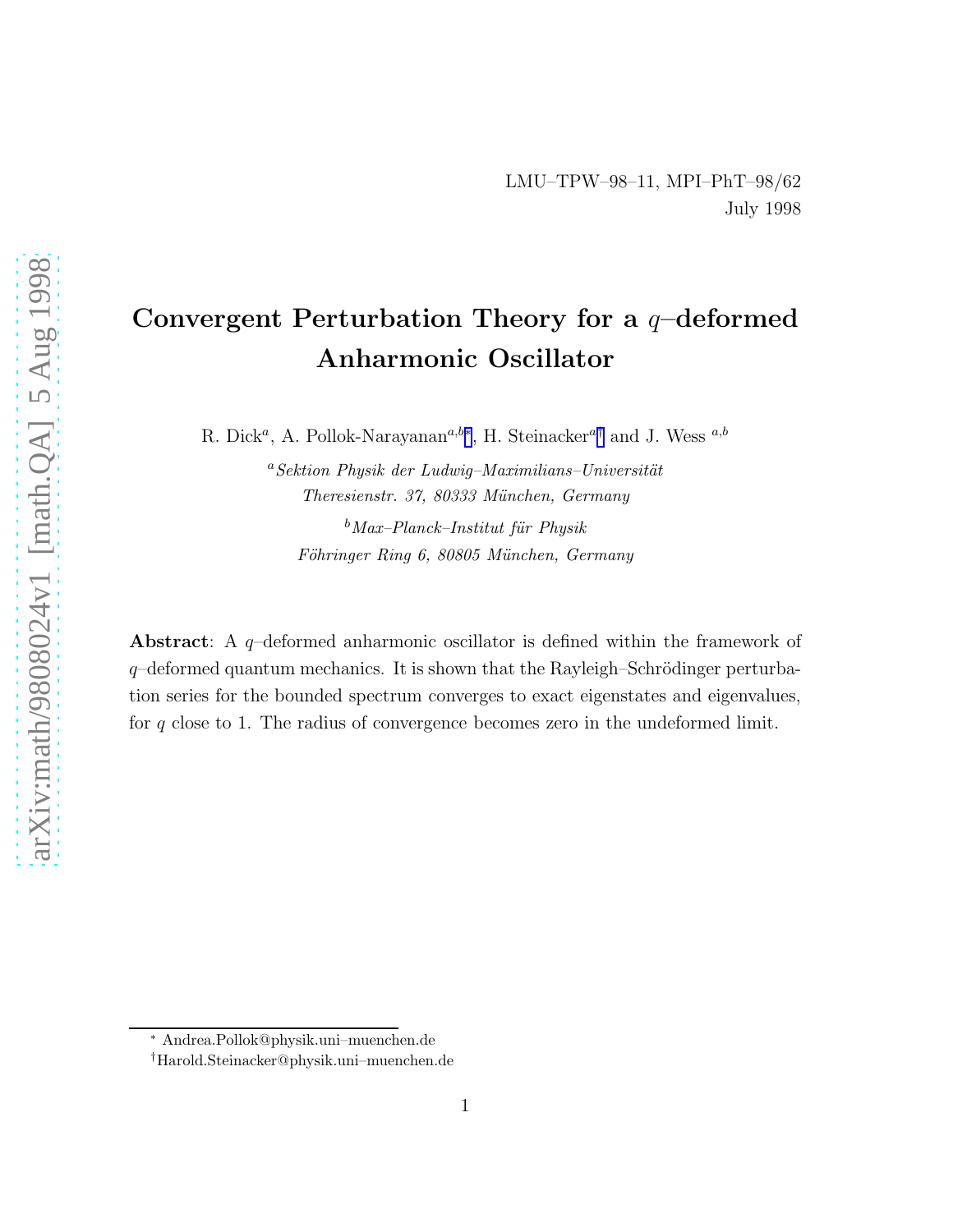## 1 Introduction

The anharmonic oscillator  $H = \omega a^{\dagger} a + \gamma X^4$  is a basic quantum mechanical problem with one particularly interesting feature: its perturbation series diverges, but nevertheless there exist eigenstates and energies which are smooth as the (positive) couplingconstant  $\gamma$  goes to zero [[11](#page-13-0), [12, 13](#page-13-0)]. A similar phenomenon is expected to occur in many interacting quantum field theories. The anharmonic oscillator can in fact be considered as a  $(0+1)$ -dimensional  $\varphi^4$  "field" theory with one degree of freedom.

In this paper, we study the analog of this model in the framework of  $q$ -deformed quantummechanics, based on the  $q$ -deformed Heisenberg algebra introduced in [[5](#page-12-0)]. In particular, one would like to know how the perturbation theory of the  $q$ -deformed anharmonic oscillator behaves compared to the undeformed case. This is of interest in view of a possible  $q$ -deformation of field theory, which is expected to be less singular than field theory based on ordinary manifolds, since  $q$ -deformation generically puts physics on a  $q$ –lattice [\[5](#page-12-0), [6\]](#page-13-0). With this motivation, we study the perturbation theory of the anharmonic oscillator in terms of the  $q$ -deformed harmonic oscillator, which was introducedin [[2, 3](#page-12-0)] and realized in the framework of  $q$ -deformed quantum mechanics in[[1\]](#page-12-0).

There is considerable freedom in defining a q–deformed anharmonic oscillator for  $q \neq 1$ . Taking advantage of this freedom, we show that for a suitable definition of the anharmonic oscillator, the perturbation series converges to exact eigenvalues and eigenstates for  $1 < q < 1.06$  with a certain radius of convergence in  $\gamma$ . In the limit  $q \to 1$ , the model reduces to the usual anharmonic oscillator, and the radius of convergence goes to zero. The upper limit on  $q$  is not significant.

This paper is organized as follows: In section 2 we review the q-deformed harmonic oscillator and its spectrum, and calculate the relevant matrix elements. In section 3, the perturbation series for eigenvalues and eigenstates is discussed. Some estimates for the matrix elements are given in the Appendix.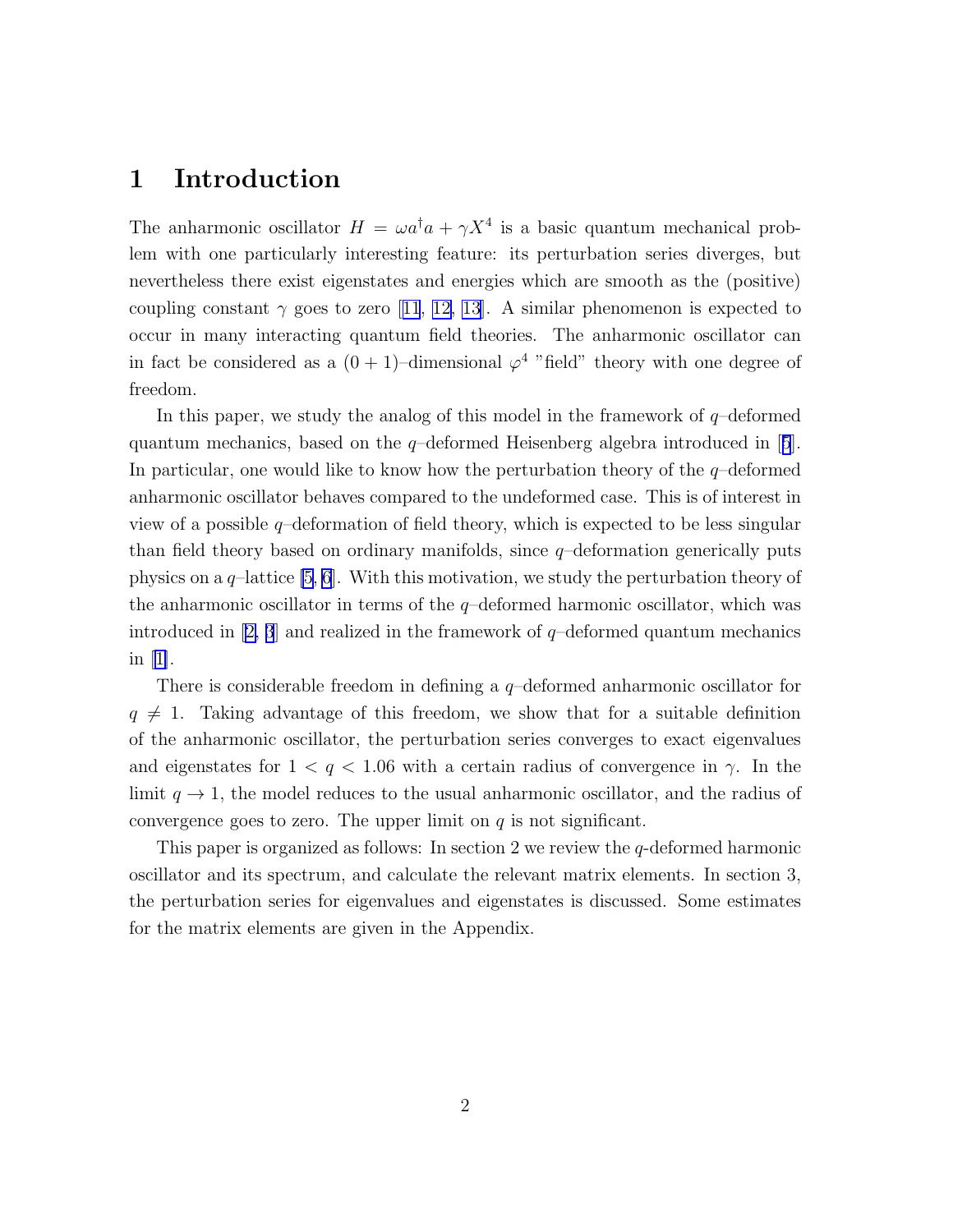### <span id="page-2-0"></span>2 The q-deformed harmonic oscillator

In this section, we give a brief review of the  $q$ -deformed harmonic oscillator, and its realization in terms of a q–deformed Heisenberg algebra. For a more detailed discussion, see [\[1](#page-12-0)] and [\[5](#page-12-0)].

The q-deformed Heisenberg algebra is the star–algebra generated by  $X, P, U$  with the relations[[5\]](#page-12-0)

$$
q^{\frac{1}{2}}XP - q^{-\frac{1}{2}}PX = iU
$$
  

$$
UX = q^{-1}XU, \quad UP = qPU.
$$
 (1)

We assume  $q > 1$  to be real. The star structure is such that X and P are hermitian, and  $U$  is unitary:

$$
X = X^{\dagger}, \quad P = P^{\dagger}, \quad U^{\dagger} = U^{-1}.
$$
 (2)

This algebra has the following (momentum–space) representation [\[5](#page-12-0)]:

$$
P|n, \sigma\rangle = \sigma q^n|n, \sigma\rangle
$$
  
\n
$$
U|n, \sigma\rangle = |n - 1, \sigma\rangle
$$
  
\n
$$
U^{-1}|n, \sigma\rangle = |n + 1, \sigma\rangle
$$
  
\n
$$
X|n, \sigma\rangle = i\sigma \frac{q^{-n}}{q - q^{-1}} (q^{\frac{1}{2}}|n - 1, \sigma\rangle - q^{-\frac{1}{2}}|n + 1, \sigma\rangle)
$$
  
\n
$$
\langle n, \sigma|m, \sigma'\rangle = \delta_{n,m}\delta_{\sigma,\sigma'}
$$
\n(3)

with  $n, m \in \mathbb{N}$  and  $\sigma, \sigma' = \pm 1$ . The completion of these states defines a Hilbert space  $\mathcal{H}.$ 

The two values of  $\sigma$  describe positive respectively negative momenta. (3) is a star–representation, i.e. the star is implemented as the adjoint of an operator, and both X and P have selfadjoint extensions. That is the reason for introducing  $\sigma$ , see [\[8](#page-13-0)].

Thisis a starting point for studying  $q$ -deformed quantum mechanics [[14](#page-13-0), [15, 9](#page-13-0), [5](#page-12-0)]. In particular, one can define  $q$ -deformed creation and anihilation operators as follows:

$$
a = \alpha U^{-2M} + \beta U^{-M} P
$$
  
\n
$$
a^{\dagger} = \bar{\alpha} U^{2M} + \bar{\beta} P U^{M}
$$
\n(4)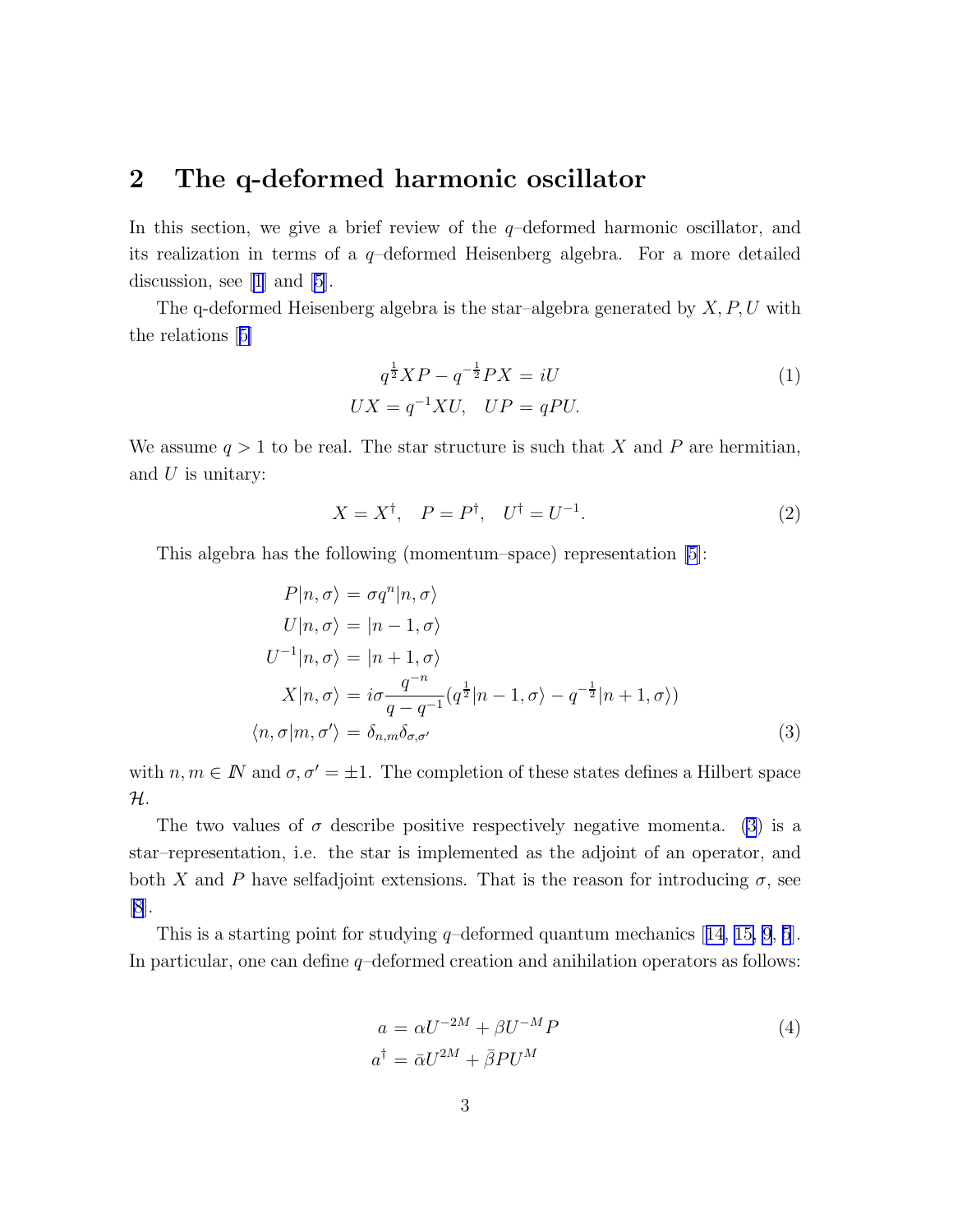with $M \in \mathbb{N}$ , and  $\alpha, \beta \in \mathbb{C}$ . They satisfy the Biedenharn–Macfarlane algebra [[2, 3\]](#page-12-0):

$$
aa^{\dagger} - q^{-2M}a^{\dagger}a = (1 - q^{-2M})\alpha\bar{\alpha} = 1
$$
\n<sup>(5)</sup>

where we fix  $\alpha = \frac{i}{\sqrt{1-i}}$  $\frac{i}{1-q^{-2M}}$ . The occupation number operator is defined as

$$
\hat{n} = a^{\dagger} a = \alpha \bar{\alpha} + \beta \bar{\beta} P^2 + \alpha \bar{\beta} (U^M + q^M U^{-M}) P. \tag{6}
$$

Now one can write down the following Hamiltonian, which constitutes the  $q$ -deformed harmonic oscillator:

$$
H_0 = \omega a^\dagger a \tag{7}
$$

The spectrum of  $H_0$  acting on  $H$  consists of a bounded spectrum with eigenvalues  $E_n^{(0)} = \omega[n]_M = \omega \frac{1-q^{-2nM}}{1-q^{-2M}}$  which is 2M-fold degenerate, and an unbounded spectrum with eigenvalues  $\omega(q^{2mM}E_0^{(0)} + \frac{1-q^{2mM}}{1-q^{-2M}})$ . The 2M ground states of the bounded spectrum are

$$
|0\rangle_{\sigma,\mu}^{(M)} = \sum_{n=-\infty}^{\infty} c_0 \left( -\sigma \frac{\alpha}{\beta} \right)^n q^{-\frac{1}{2}(Mn^2 + Mn + 2\mu n)} |Mn + \mu, \sigma\rangle,
$$
  

$$
0 \le \mu < M.
$$
 (8)

The existence of an unbounded spectrum beyond  $E_{\infty} = \frac{\omega}{1-q^{-2M}}$  is clear in view of [\(5](#page-2-0)), since P is an unbounded operator on H. For simplicity, we will only consider  $M = 1$ from now on, and omit the labels  $\mu$  and M.

So far,  $\beta$  was arbitrary. Requiring that the  $a, a^{\dagger}$  are smooth for  $q \to 1$  and become the usual (undeformed) creation and anihilation operators in the limit, one finds[[1\]](#page-12-0) that

$$
\alpha = \frac{i}{\sqrt{1 - q^{-2}}}, \quad \beta = \frac{i}{\sqrt{2m\omega}}\tag{9}
$$

where m is the mass. For this choice,  $H_0$  can be interpreted as a q-deformation of the usual harmonic oscillator, and this will be understood in the following. The normalized states of the bounded spectrum are

$$
|n\rangle_{\sigma} = \frac{1}{\sqrt{[n]}} (a^{\dagger})^n |0\rangle_{\sigma},\tag{10}
$$

where  $[n] = \frac{1-q^{-2n}}{1-q^{-2}}$ . We define  $\mathcal{H}^{b,\pm} \subset \mathcal{H}$  to be the closure of the space spanned by the  $|n\rangle_{\pm 1}$ . As  $q \to 1$ ,  $\mathcal{H}^{b,+}$  becomes the Hilbert space of the usual harmonic oscillator,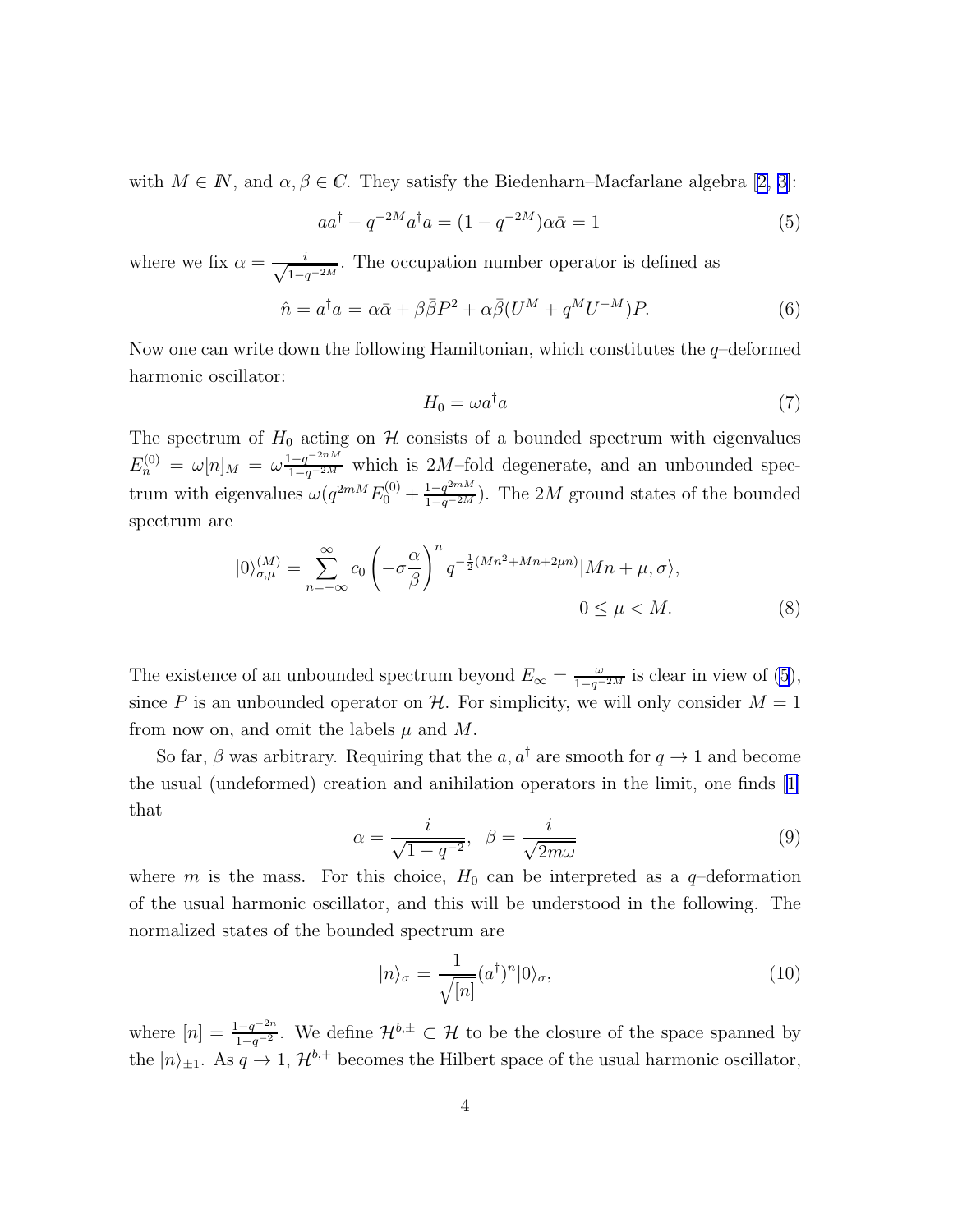<span id="page-4-0"></span>while the unbounded spectrum disappears at infinity, and the support of the states with  $\sigma = -1$  goes to  $-\infty$  in the momentum representation. We will thus concentrate on  $\mathcal{H}^{b,+}$ .

The eigenstates of  $H_0$  can also be written in terms of the q-deformed Hermite polynomials, which satisfy (see [\[10\]](#page-13-0)):

$$
\xi H_n^{(q)}(\xi) = \frac{\sqrt{q}q^{2n}}{2} (H_{n+1}^{(q)}(\xi) + 2q^{-2}[n]H_{n-1}^{(q)}(\xi))
$$
\n(11)

Defining  $\xi = \sqrt{m\omega}X$ , one has

$$
|n\rangle_{\sigma} = \frac{1}{\sqrt{2}^n[n]!} H_n^{(q)}(\xi)|0\rangle_{\sigma}.
$$

Using these Hermite polynomials, it is straightforward to calculate the action of X on an eigenstate  $|n\rangle_{\sigma}$ , and it follows in particular that  $X \cdot \mathcal{H}^{b,+} \subset \mathcal{H}^{b,+}$ . This will be important for the perturbation theory below.

Now we turn to the anharmonic oscillator. The undeformed anharmonic oscillator is defined by  $H = \omega a^{\dagger} a + \gamma X^4$  for  $\gamma > 0$ , thus one might naively take the same expression for  $q > 1$ , and study its perturbation theory. The relevant matrix elements can be calculated e.g. using (11), and we find the following results [\[4](#page-12-0)]:

$$
\langle n|X^4|n\rangle = \left(\frac{1}{2m\omega}\right)^2 q^{8n+6} \left( [n+1]([n+2] + q^{-4}[n+1] + q^{-8}[n])
$$

$$
+ q^{-8}[n]([n+1] + q^{-4}[n] + q^{-8}[n-1]) \right)
$$

$$
\langle n+4|X^4|n\rangle = \left(\frac{1}{2m\omega}\right)^2 q^{8n+14} \sqrt{[n+1][n+2][n+3][n+4]}
$$

$$
\langle n+2|X^4|n\rangle = \left(\frac{1}{2m\omega}\right)^2 q^{8n+12} \sqrt{[n+1][n+2]}
$$

$$
([n+3] + q^{-4}[n+2] + q^{-8}[n+1] + q^{-12}[n]) \tag{12}
$$

They are independent of  $\sigma$  which is suppressed. All other nonvanishing matrix elements can be obtained from those by hermiticity.

Looking at the powers of  $q$  in the matrix elements, one quickly finds that the perturbation series diverges even faster than in the undeformed case.

However, it is important to realize that there is no reason for considering the *same* expression for H as in the undeformed case; the only requirement one has to impose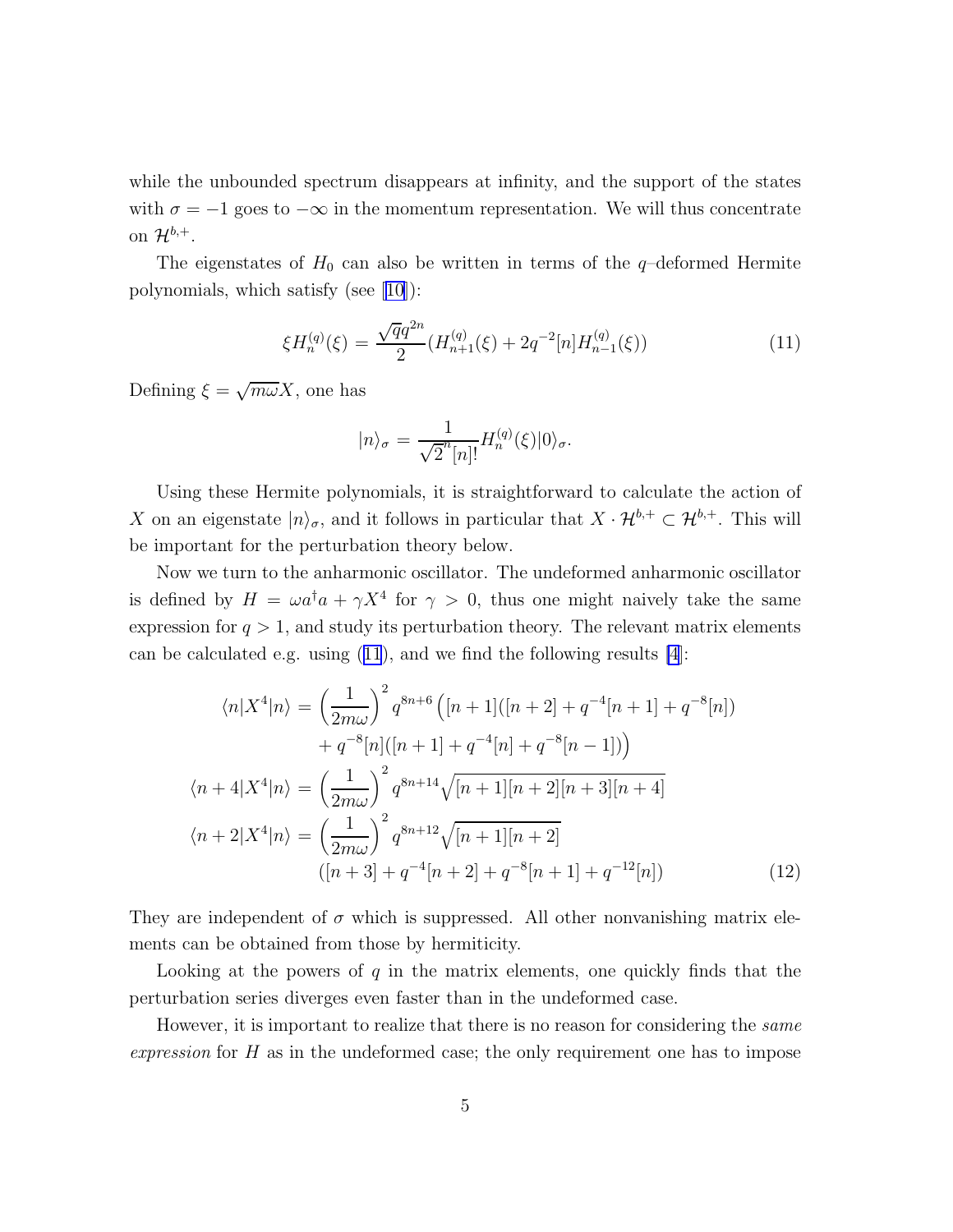<span id="page-5-0"></span>is that H should reduce to the usual anharmonic oscillator as  $q \to 1$ . Therefore we might just as well consider the Hamiltonian

$$
H = H_0 + \gamma H'
$$
\n<sup>(13)</sup>

with

$$
H' = \frac{1}{2}(X^4\hat{Q}^5 + \hat{Q}^5X^4), \text{ where}
$$
  

$$
\hat{Q} = (1 - a^\dagger a(1 - q^{-2})).
$$
 (14)

 $\hat{Q}$  satisfies

$$
\hat{Q}|n\rangle = q^{-2n}|n\rangle.
$$
\n(15)

Thematrix elements  $\langle n|H'|m\rangle$  can be easily obtained from ([12\)](#page-4-0), see Figure 2. As is shown in the Appendix, they have the following upper bound:

$$
\langle n|H'|m\rangle < C(q) := [3]_4[2]_8 q^{-2n_{max}+10} [n_{max}]^2 = \frac{4q^{10}[3]_4[2]_8}{81(1-q^{-2})^2} \tag{16}
$$

for  $1 < q < 1.06$ , where  $n_{max} = \frac{\ln 3}{2 \ln a}$  $\frac{\ln 3}{2 \ln q}$ . In view of the results of the next section, we define (13) to be the  $q$ -deformed anharmonic oscillator.

## 3 Perturbation Expansion

We will use the standard Rayleigh-Schrödinger perturbation formulas for the eigenstates and eigenvalues of

$$
H = H_0 + H_1 = H_0 + \gamma H'
$$
\n(17)

in terms of the unperturbed ones,  $H_0|n\rangle = E_n^{(0)}|n\rangle$ :

$$
\Delta E_n = \sum_{k=0}^{\infty} E_n^{(k)}(\Delta E_n, \gamma) := \sum_{k=0}^{\infty} \langle n | H_1 \left( \frac{1}{E_n^{(0)} - H_0} Q_n (H_1 - \Delta E_n) \right)^k | n \rangle
$$
\n(18)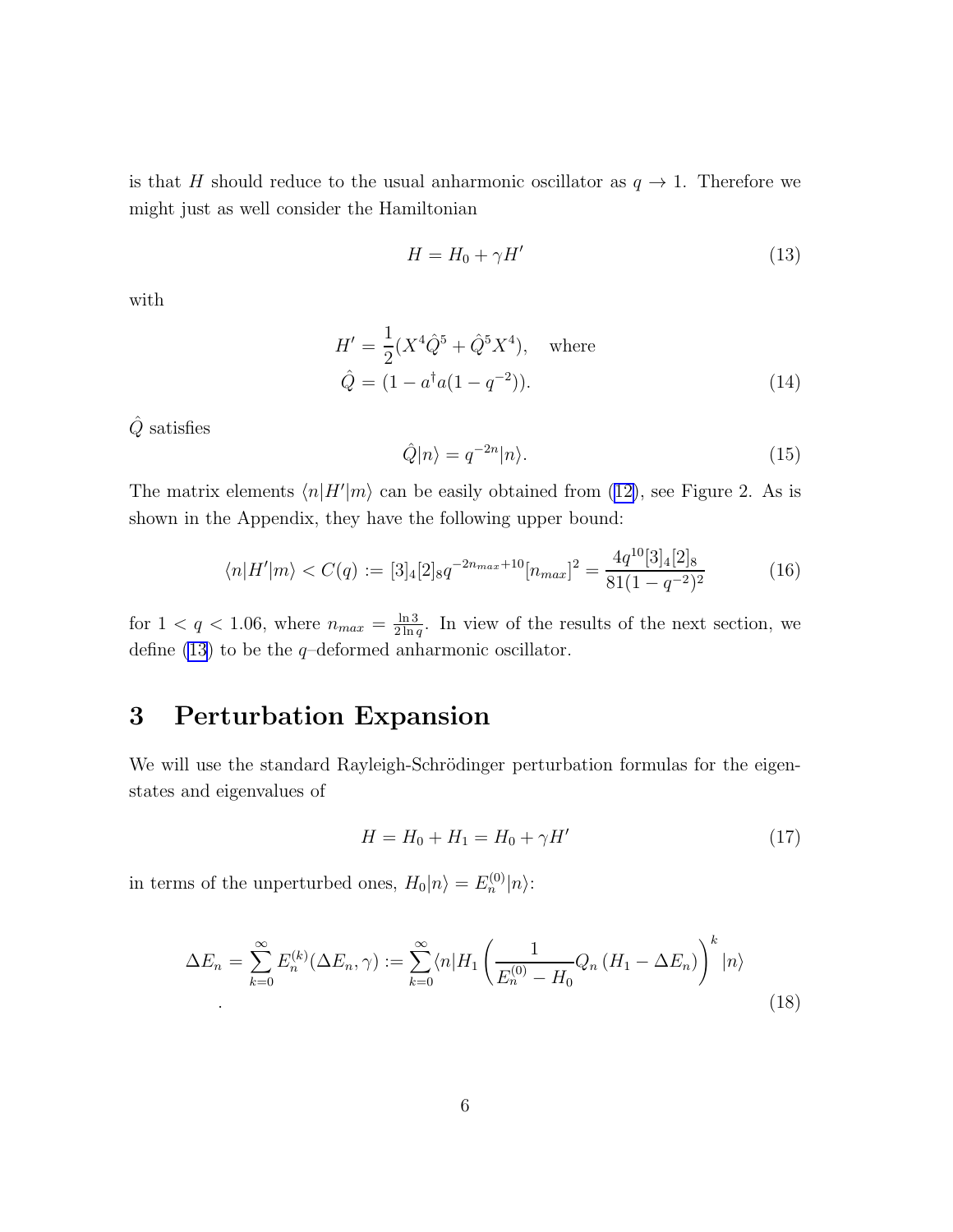<span id="page-6-0"></span>where  $Q_n = (1 - |n\rangle\langle n|)$ , and

$$
|E_n\rangle = |n\rangle + \sum_{k=1}^{\infty} \sum_{\substack{n_1,\dots,n_k \ n_r \neq n}} \frac{|n_1\rangle \left(\prod_{j=2}^k \langle n_{j-1} | H_1 - \Delta E_n | n_j \rangle\right) \langle n_k | H_1 | n \rangle}{\prod_{j=1}^k (E_n^{(0)} - E_{n_j}^{(0)})}.
$$
\n(19)

Strictly speaking, we are of course dealing with a degenerate problem (since  $\sigma =$  $\pm 1$ ); however as already explained, X and  $\hat{Q}$  leave  $\mathcal{H}^{b,+}$  invariant, thus the two values of  $\sigma$  do not interfere, and we can restrict ourselves to the  $\sigma = +1$  sector. This will be understood in the following. We will show that these series in fact converge to exact eigenvalues and eigenstates of the q-deformed anharmonic oscillator, for a certain range of  $\gamma$  which depends on q.

#### 3.1 Energy Levels

If  $\gamma$  and  $\Delta E_n$  are not real, then  $H_1$  is understood to act on the right in the above formulas, so that the matrix elements can be continued analytically in  $\gamma$  and  $\Delta E_n$ . We show first that the sum in [\(18](#page-5-0)) is absolutely convergent for  $|\Delta E_n| < \omega/5$  and  $|\gamma| < \gamma(q)$  $|\gamma| < \gamma(q)$  $|\gamma| < \gamma(q)$ , where  $\gamma(q) > 0$  provided  $q > 1$ , see ([22\)](#page-7-0). Thus the rhs of [\(18](#page-5-0)) is an analytic function of  $\Delta E_n$  and  $\gamma$  in that domain, which can be solved for  $\Delta E_n$  by the implicit function theorem, defining an analytic function  $\Delta E_n(\gamma)$ .

Tosee that the sum in ([18](#page-5-0)) is (absolutely) convergent for a certain range of  $\Delta E_n$ and  $\gamma$ , we first write  $E_n^{(m)}$  more explicitely:

$$
E_n^{(1)} = \langle n | H_1 | n \rangle
$$
  
\n
$$
E_n^{(2)} = \sum_{\substack{n_1 \\ n_1 \neq n}} \frac{\langle n | H_1 | n_1 \rangle \langle n_1 | H_1 | n_1 \rangle}{(E_n^{(0)} - E_{n_1}^{(0)})}
$$
  
\n
$$
E_n^{(k)}(\Delta E_n, \gamma) = \sum_{\substack{n_1, n_2, \dots, n_{k-1} \\ n_r \neq n}} \frac{\langle n | H_1 | n_1 \rangle \left( \prod_{j=2}^{k-1} \langle n_{j-1} | H_1 - \Delta E_n | n_j \rangle \right) \langle n_{k-1} | H_1 | n \rangle}{(E_n^{(0)} - E_{n_{k-1}}^{(0)}) (E_n^{(0)} - E_{n_{k-2}}^{(0)}) \dots (E_n^{(0)} - E_{n_1}^{(0)})}
$$
  
\nfor  $k \ge 3$  (20)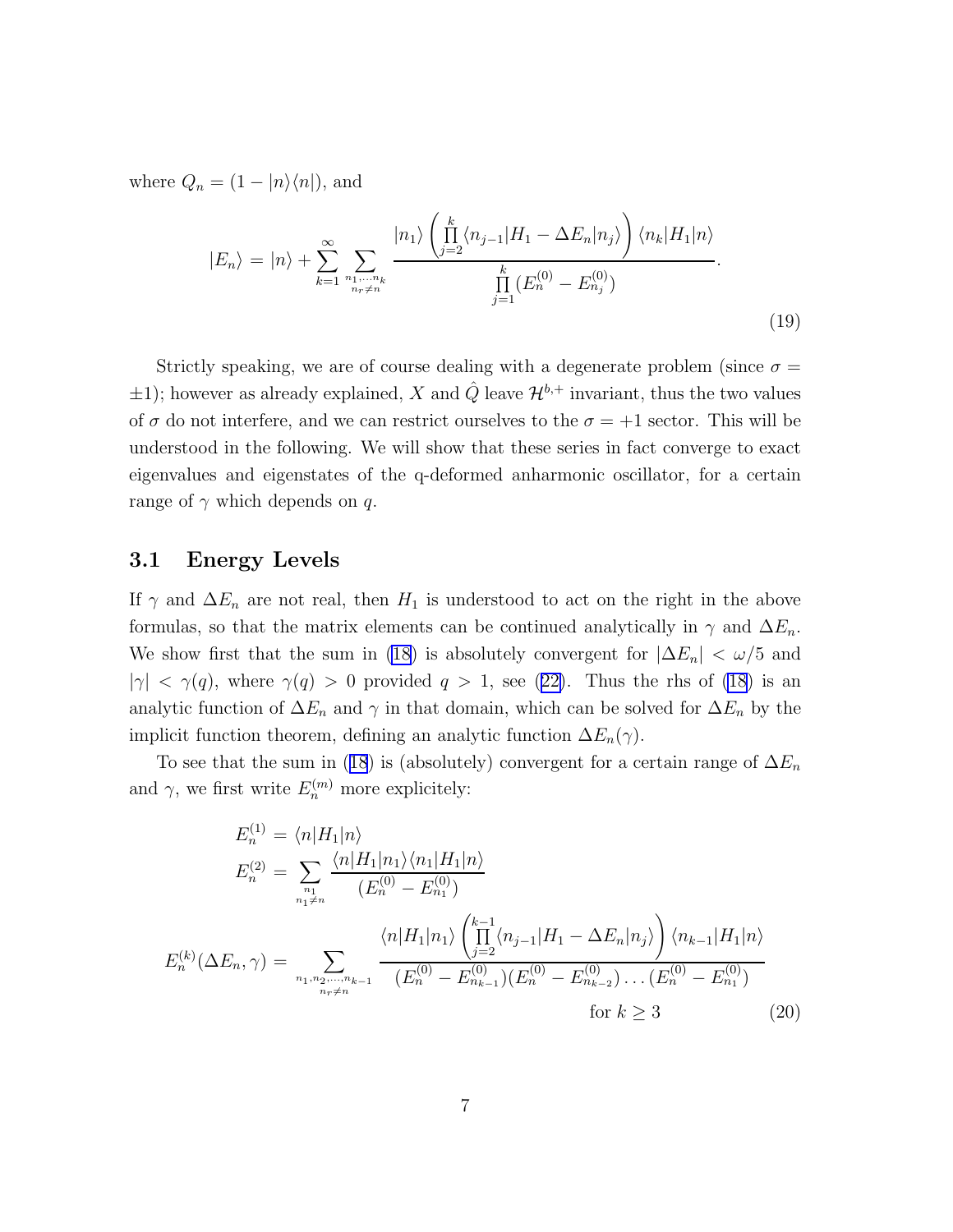<span id="page-7-0"></span>As is shown in Appendix A, the following estimate is valid for  $q \in ]1;1.06[$ :

$$
|E_n^{(k)}(\Delta E_n, \gamma)| < \bar{E}_n^{(k)}(\Delta E_n, \gamma, q) := \frac{(|\gamma| C(q))^2 (|\gamma| C(q) + |\Delta E_n|)^{k-2} 5^{k-1}}{([2] \omega q^{-2n})^{k-1}} \quad \text{for } k \ge 2,\tag{21}
$$

The factor 5 comes from the fact that for any given  $n_j$ , there are only 5 possible  $n_{i+1}$  such that the matrix elements in the perturbation expansion do not vanish (see  $(12)$  $(12)$ .

The series [\(18](#page-5-0)) is absolutely convergent if the following condition holds:

$$
\left| \frac{\bar{E}_n^{(k+1)}}{\bar{E}_n^{(k)}} \right| < \theta \quad \text{for some} \quad \theta < 1
$$

Now

$$
|\frac{\bar{E}_n^{(k+1)}}{\bar{E}_n^{(k)}}| = 5 \frac{|\gamma|C(q) + |\Delta E_n|}{[2]\omega q^{-2n}} < \theta,
$$

and we find that the condition holds e.g. for  $|\Delta E_n| < \omega/5$  and

$$
|\gamma| \le \gamma(q) := \frac{\omega([2]q^{-2n} - 1)}{5C(q)}.\tag{22}
$$

Therefore we have shown that in this domain, the rhs of [\(18\)](#page-5-0) defines an analytic function in  $\Delta E_n$  and  $\gamma$ . Notice that  $\gamma(q) \to 0$  as  $q \to 1$ .

Now consider the equation

$$
G(\Delta E_n, \gamma) := \sum_{k=0}^{\infty} E_n^{(k)}(\Delta E_n, \gamma) - \Delta E_n = 0.
$$

In the above domain, this is a uniformly convergent series of analytic functions (for fixedq in the interval  $]1, 1.06$ , say). But then using  $(20)$  $(20)$ , one sees that ∂  $\frac{\partial}{\partial \Delta E_n} \sum_{k=0}^{\infty} E_n^{(k)}(\Delta E_n, \gamma) \Big|_{\substack{\Delta E_n = 0 \ \gamma = 0}}$  $= 0$ , i.e.

$$
\frac{\partial}{\partial \Delta E_n} G(\Delta E_n, \gamma) \neq 0
$$
\n(23)

for  $\gamma$  and  $\Delta E_n$  in a neighborhood of 0, by analyticity. Now the implicit function theorem states that there is a function  $\Delta E_n(\gamma)$  which solves (23) and satisfies  $\Delta E_n(0) = 0$ .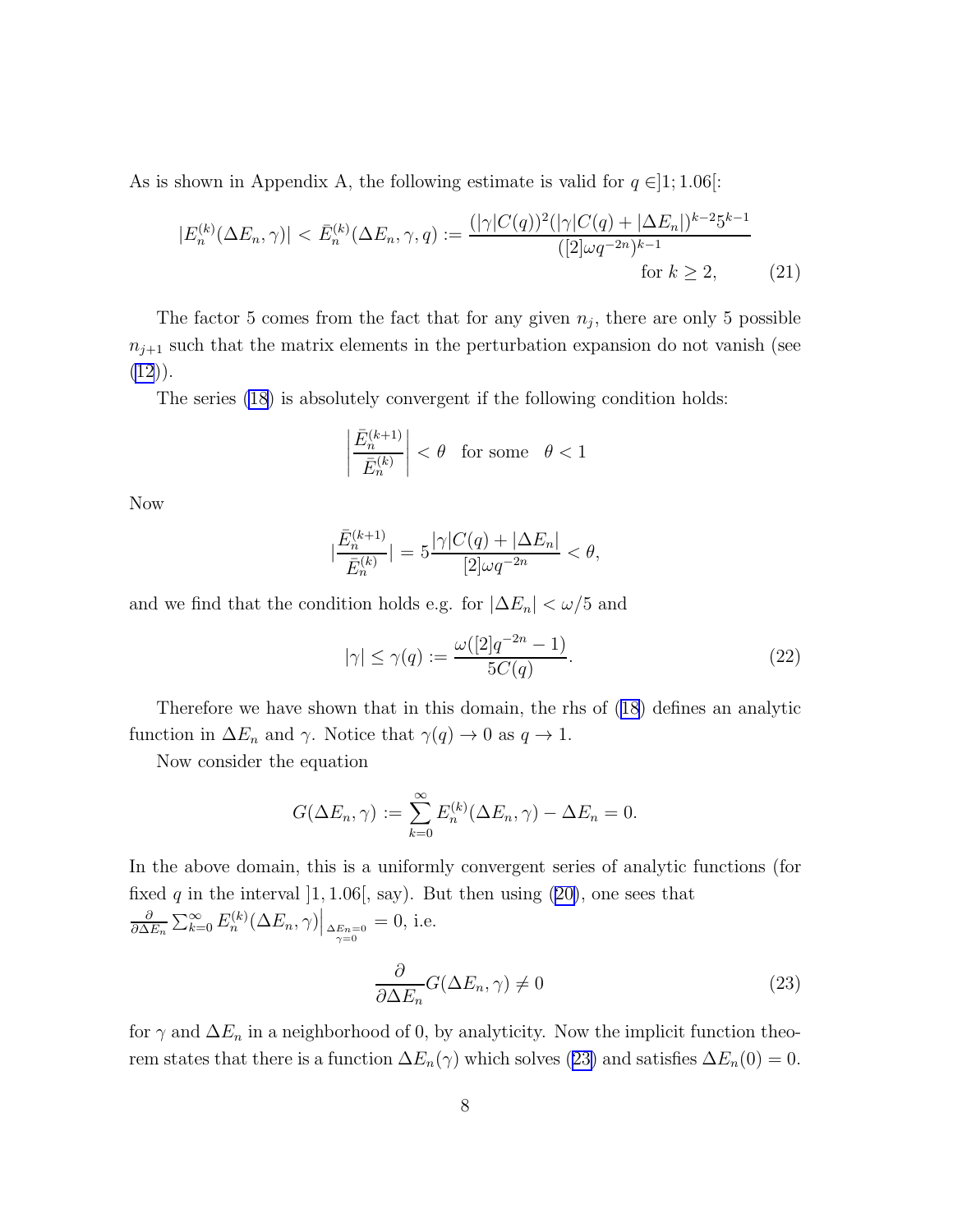

Figure 1: Domain of convergence, for  $\omega=1$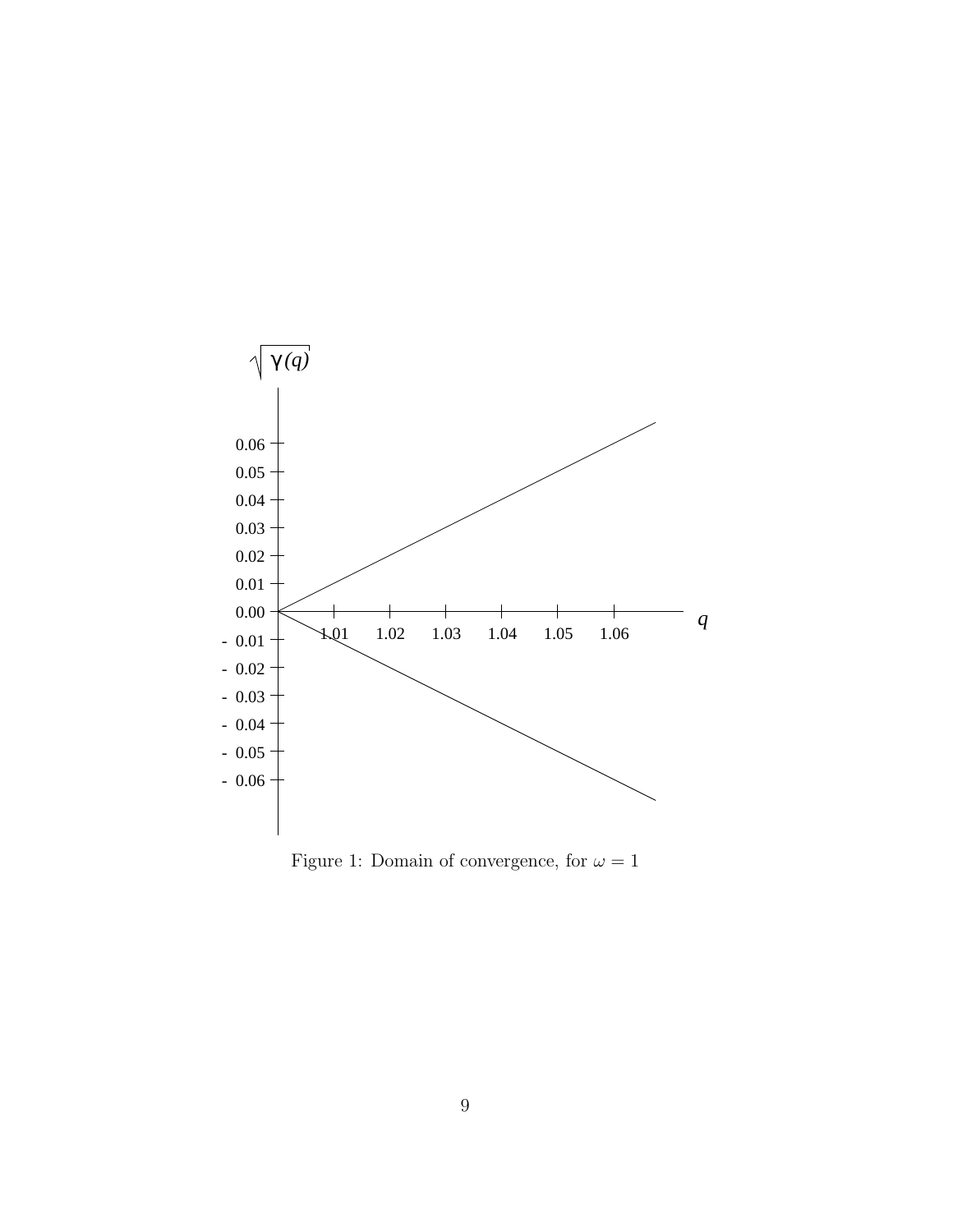Moreover,  $\Delta E_n(\gamma)$  is analytic in a neighborhood of 0, and  $|\Delta E_n| < \omega/5$  holds automatically if  $\gamma$  is small enough.

The domain of convergence  $\gamma(q)$  is shown in Figure 1 for  $q \in ]1;1.06[$  and  $\omega = 1$ . In particular,  $\gamma(q)$  goes to zero for  $q \to 1$ , in accordance with the well–known fact that the perturbation series for the undeformed anharmonic oscillator is divergent [\[12\]](#page-13-0).

#### 3.2 Eigenstates

Inthis section, we show that ([19](#page-6-0)) converges in  $\mathcal{H}^{b,+} \subset \mathcal{H}$  for  $|\gamma| < \gamma(q)$  and  $1 <$  $q < 1.06$ , where  $\Delta E_n = \Delta E_n(\gamma)$  is now the perturbed energy found in the previous section. To do this, we have to show that

$$
\sum_{m=0}^{\infty} |\langle m|E_n \rangle|^2 < \infty,\tag{24}
$$

or more explicitely

$$
\langle E_n | E_n \rangle = \sum_{m=0}^{\infty} |\langle m | E_n \rangle|^2
$$
  
= 
$$
\sum_{m=0}^{\infty} \left| \delta_{m,n} + \sum_{k=1}^{\infty} \sum_{\substack{n_1, \dots, n_k \\ n_r \neq n}} \frac{\delta_{m,n_1} \left( \prod_{j=2}^k \langle n_{j-1} | H_1 - \Delta E_n | n_j \rangle \right) \langle n_k | H_1 | n \rangle}{\prod_{j=1}^k (E_n^{(0)} - E_{n_j}^{(0)})} \right|^2
$$

From the form of the matrix elements([12](#page-4-0)), we see that the second term is nonzero only for  $k \geq \frac{|m-n|}{4}$  $\frac{-n_1}{4}$ , therefore

$$
\langle E_n | E_n \rangle \le 1 + \sum_{m=0}^{\infty} \sum_{k \ge \frac{|m-n|}{4}} \left( \frac{(|\gamma|C(q) + |\Delta E_n|)^{k-1} |\gamma|C(q)5^k}{([2]q^{-2n}\omega)^k} \right)^2
$$
  

$$
\le 1 + \sum_{m=0}^{\infty} \left( 5 \frac{|\gamma|C(q) + |\Delta E_n|}{[2]q^{-2n}\omega} \right)^{\frac{|m-n|}{2}} \left( \sum_{k=0}^{\infty} \left( 5 \frac{|\gamma|C(q) + |\Delta E_n|}{[2]q^{-2n}\omega} \right)^{2k} \right)
$$

for  $1 < q < 1.06$ . Clearly this converges for  $\gamma$  in the analyticity domain defined above(such that  $|\Delta E_n| < \omega/5$  as before), therefore the series ([19\)](#page-6-0) converges in  $\mathcal{H}^{b,+}$ . Finally, both  $H_0$  and  $H'$  leave  $\mathcal{H}^{b,+} \subset \mathcal{H}$  invariant and are bounded operators on  $\mathcal{H}^{b,+}$ (*H'* is bounded because of ([27\)](#page-11-0) and the fact that *H'* acting on  $|n\rangle$  has no more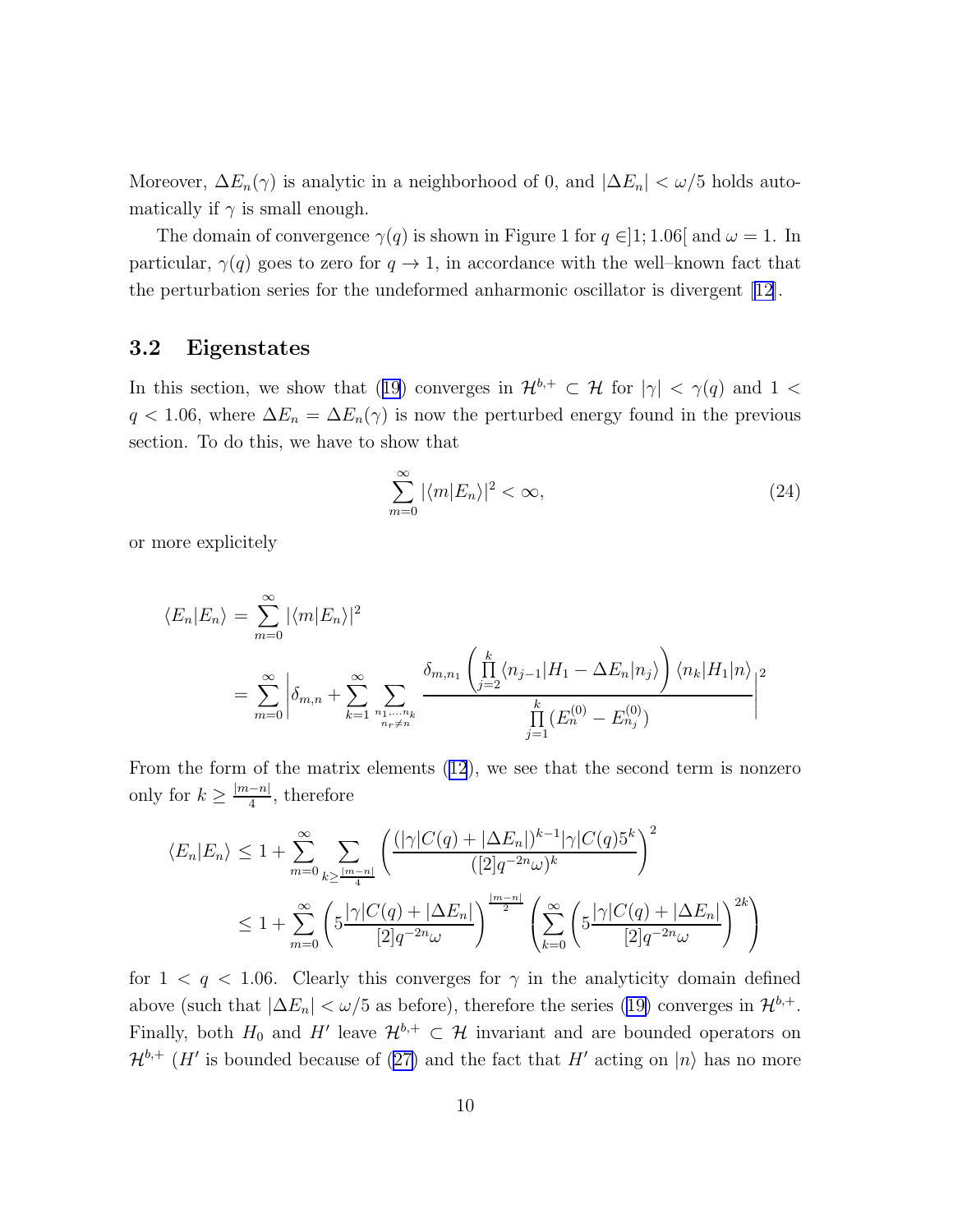that 5 nonvanishing components in terms of that basis). Now it follows that  $|E_n\rangle$  and  $E_n^{(0)} + \Delta E_n$  are indeed eigenstates and eigenvalues of the full anharmonic oscillator.

As already mentioned, it is known[[12](#page-13-0)] that the undeformed anharmonic oscillator does have nonperturbative eigenstates and energies for  $\gamma > 0$ , which are nevertheless smooth as  $\gamma$  goes to zero from above. Now the formulas [\(18](#page-5-0)) ff. can be analytically continued in q as well, and one would expect that the above domain of analyticity for  $\Delta E_n$  and  $\gamma$  can be extended to include  $q=1$  and positive real axis of  $\gamma$ . However, at present we are not able to show this.

Acknowledgements A. P.N. acknowledges with thanks the support from MPI.

## Appendix: Matrix elements

Because  $[n]$  is an increasing function in n, we have the following estimates:

$$
\frac{1}{2}\gamma(1+q^{-40})q^{14-2n}[n]^2 < \langle n+4|H'|n\rangle < \frac{1}{2}\gamma(1+q^{-40})q^{14-2n}[n+4]^2
$$
  

$$
\frac{1}{2}\gamma(1+q^{-20})q^{12-2n}[4]_4[n]^2 < \langle n+2|H'|n\rangle < \frac{1}{2}\gamma(1+q^{-20})q^{12-2n}[4]_4[n+3]^2
$$
  

$$
\gamma q^{-2n+6}[3]_4[2]_8[n]^2 < \langle n|H'|n\rangle < \gamma q^{-2n+6}[3]_4[2]_8[n+2]^2
$$
 (25)

with

$$
[n]_i := \frac{1 - q^{-ni}}{1 - q^{-i}}, \quad [n] = \frac{1 - q^{-2n}}{1 - q^{-2}},
$$

See Figure 2 for a plot of  $\langle n|H'|n\rangle$ .

To simplify this, consider the function  $q^{-2n}$  [n]<sup>2</sup> for  $n \in \mathbb{R}$ , which takes its maximum value  $\frac{4}{81(1-q^{-2})^2}$  at  $n = n_{max}$ ,

$$
n_{max} := \frac{\ln 3}{2 \ln q}.\tag{26}
$$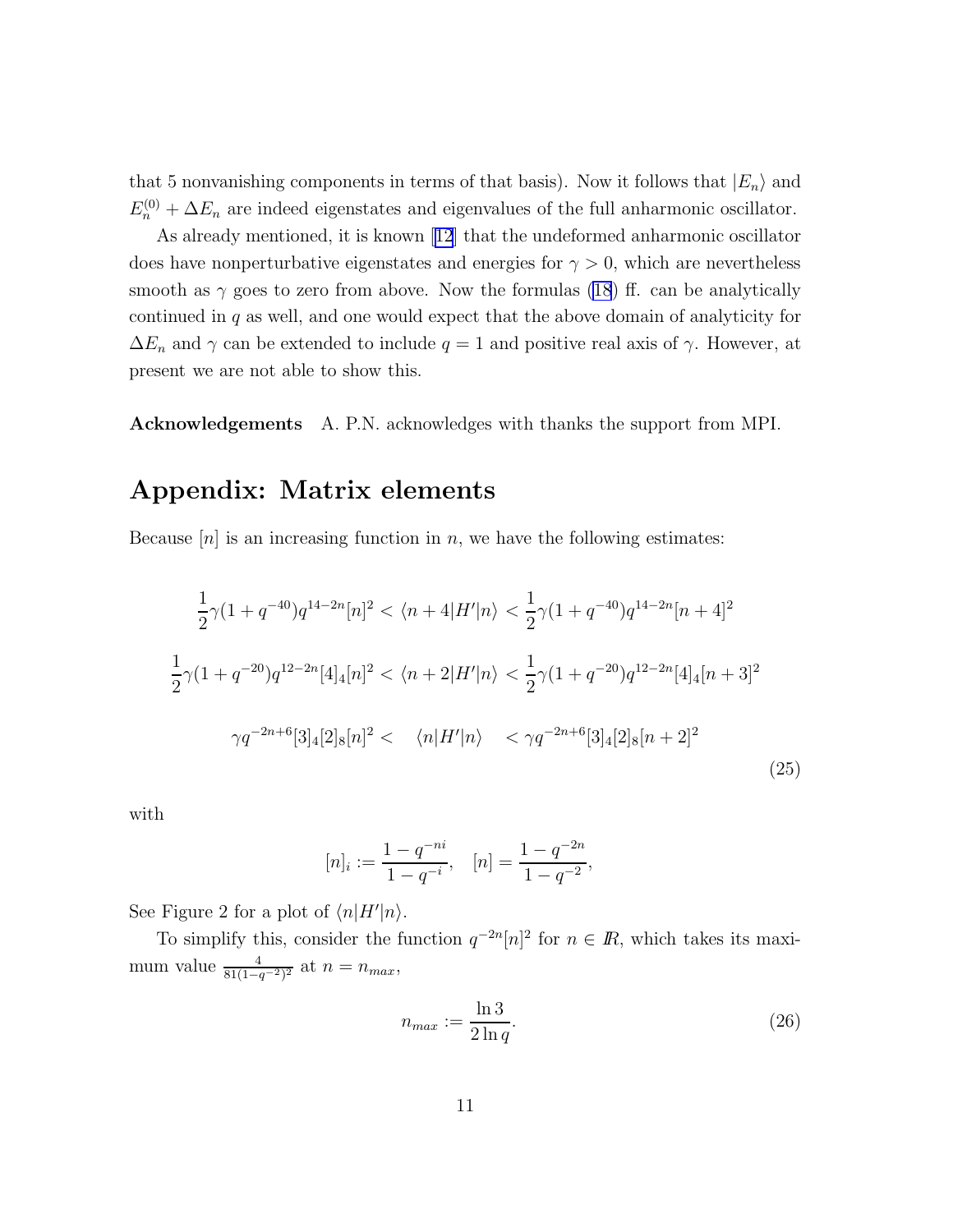<span id="page-11-0"></span>

Figure 2: The matrix elements  $\langle n|H'|n\rangle$  for  $q \in [1.001, 1.002]$  depending on n

The matrix elements have a maximum for  $n$  close to  $n_{max}$ . More precisely, we can show the following estimate:

$$
|\langle n+i|H'|n\rangle| < C(q) := q^{-2n_{max}+10}[3]_4[2]_8[n_{max}]^2 = \frac{4q^{10}[3]_4[2]_8}{81(1-q^{-2})^2}
$$
(27)

for all  $n, m \in \mathbb{N}$ . Indeed,

$$
\langle n+4|H'|n \rangle < \frac{1}{2}(1+q^{-40})q^{14-2n}[n+4]^2
$$
\n
$$
= \frac{1}{2}(1+q^{-40})q^{22}q^{-2(n+4)}[n+4]^2
$$
\n
$$
\leq \frac{1}{2}(1+q^{-40})q^{22}q^{-2n_{max}}[n_{max}]^2,
$$

furthermore

$$
\langle n+2|H'|n\rangle < \frac{1}{2}(1+q^{-20})q^{18}[4]_4 q^{-2(n+3)}[n+3]^2
$$
\n
$$
\leq \frac{1}{2}(1+q^{-20})q^{18}[4]_4 q^{-2n_{max}}[n_{max}]^2,\tag{28}
$$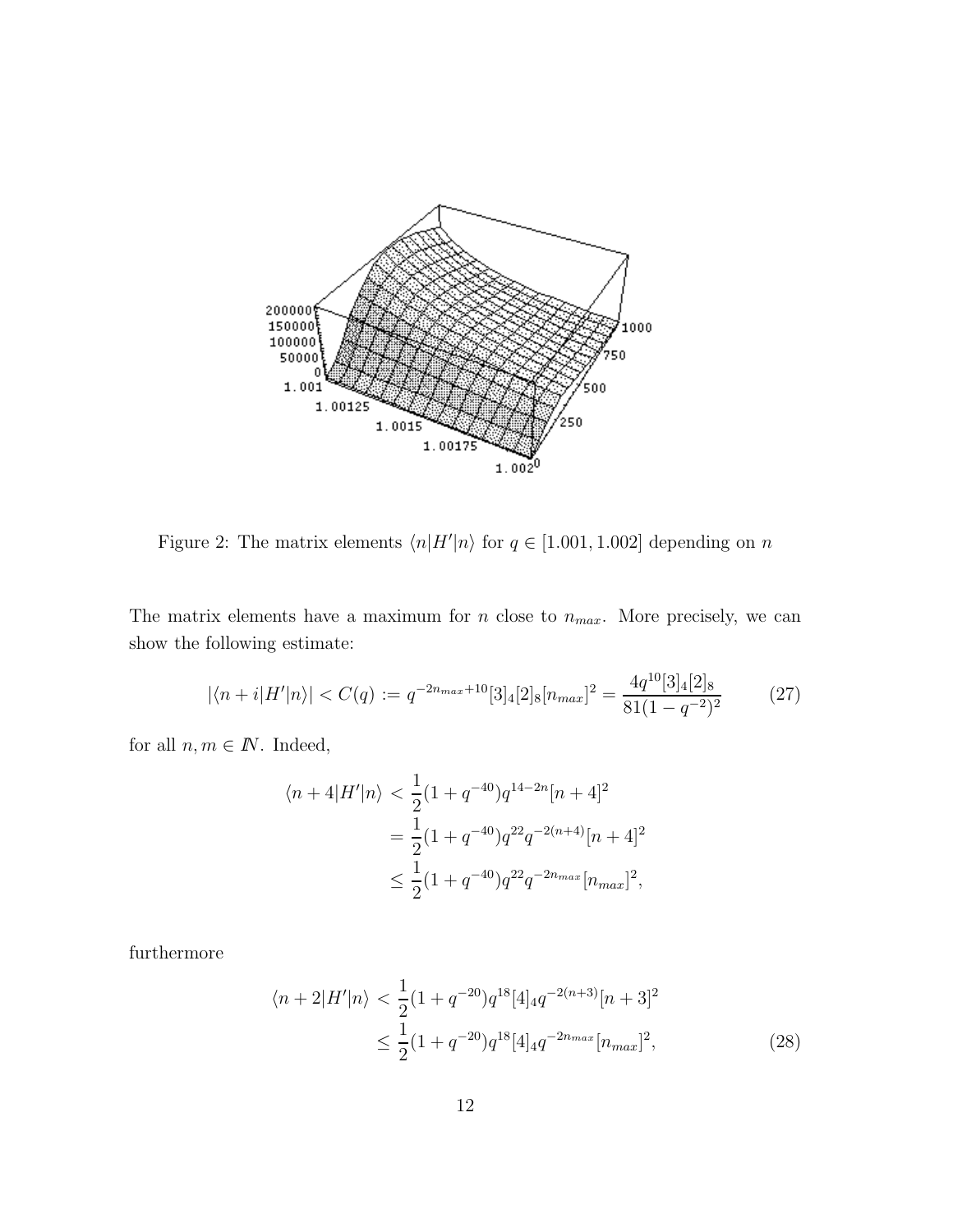<span id="page-12-0"></span>and

$$
\langle n|H'|n\rangle \le q^{10}[3]_4[2]_8 q^{-2n_{max}}[n_{max}]^2 = C(q)
$$
\n(29)

Now for  $1 \leq q < 1.06$ , one has

$$
1 < \frac{2q^{-16}[3]_4[2]_8}{1 + q^{-40}} \tag{30}
$$

(for  $i = 4$ ) and

$$
1 < \frac{2[3]_4[2]_8}{q^{12}[4]_4(1+q^{-20})} \tag{31}
$$

(for  $i = 1$ ). Combining these estimates, we obtain [\(27\)](#page-11-0). Furthermore  $|E_n^{(0)} - E_{n\pm}^{(0)}|$  $|\hat{n} \pm i|$   $\geq$  $[i]q^{-2n}\omega$ , therefore  $|E_{n_j}^{(0)} - E_n^{(0)}| \geq [2]q^{-2n}\omega$  in the denominators of the perturbation expansion, since  $i \geq 2$ . Now [\(21](#page-7-0)) follows, because for any given  $n_j$  in the perturbation series, there are at most 5 possible  $n_{j+1}$  such that  $\langle n_j | H' | n_{j+1} \rangle$  is nonzero; this means that the number of terms at order k is at most  $5^{k-1}$ .

## References

- [1] A. Lorek, A. Ruffing, J. Wess, A q-Deformation of the Harmonic Oscillator. Preprint MPI-PhT/96-26, [hep-th/9605161](http://arxiv.org/abs/hep-th/9605161)
- [2] A.J. Macfarlane, On q–analogues of the quantum harmonic oscillator and quantum group  $SU(2)_{q}$ . J. Phys. A 22, 4581 (1989)
- [3] L.C. Biedenharn, the quantum group  $SU_q(2)$  and a q analogue of the boson operators. J. Phys. A 22, L873 (1989)
- [4] A. Pollok-Narayanan, Störungsrechnung am harmonischen Oszillator in der  $q$ deformierten Quantenmechanik. Diploma thesis, LMU München, Lehrstuhl Prof. Wess, März 1998
- [5] M. Fichtmüller, A. Lorek, J. Wess, q-deformed Phase Space and its Lattice Structure. [hep-th/9511106](http://arxiv.org/abs/hep-th/9511106)